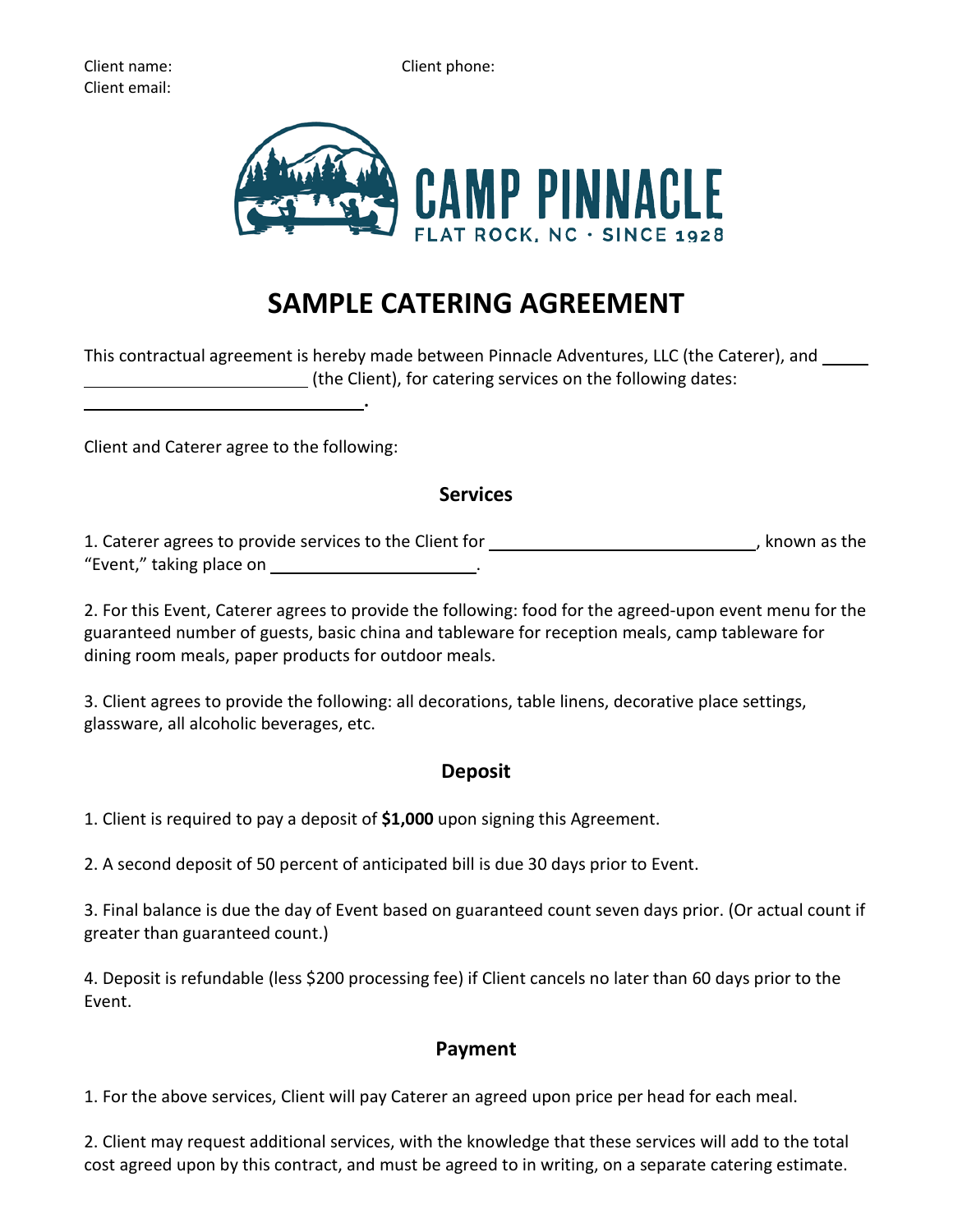Client email:

3. The balance on the total cost for the Event is due upon arrival.

#### **Guests**

1. Client agrees to provide Caterer with a general estimate of anticipated number of guests upon booking**.** Thirty days prior to the start date of their Event, Client needs to lock in their guaranteed count of guests. This number may only fluctuate +/- 20 percent of the estimated guest count when final numbers are provided seven days prior to Event. If the number 30 days out is more than 20 percent lower than guaranteed count, Caterer reserves the right to bill at the higher number (30 day count -20 percent) to recoup food and labor costs.

2. Client agrees to provide Caterer with the final guaranteed total number of guests no later than seven days before Event. The final bill will be based on this number if actual attendance is lower; and on the actual number if attendance is higher than what was guaranteed. If final count exceeds guarantee by more than 10 percent, Caterer cannot be responsible if there is insufficient food.

3. Client agrees to break down the guest list into adults and children, and include any food allergies or special dietary requests, if applicable, with final guarantee, seven days out.

#### **Menu**

1. Client will provide his/her menu, choices from Caterer's available options, etc. no later than 30 days prior to Event.

2. Menu must be confirmed 30 days before the Event. A surcharge may be added for any menu alterations made less than 30 days prior to Event.

3. Menu will be fixed, and no changes may be made seven days before the Event start date.

# **Cancellation Policy**

1. Client may cancel this Agreement 60 days prior with a full refund less \$200 processing fee. Cancellation after 30 days this will result in forfeiture of \$1,000 deposit. Any cancellation less than 14 days prior will result in a loss of 50 percent of anticipated revenues.